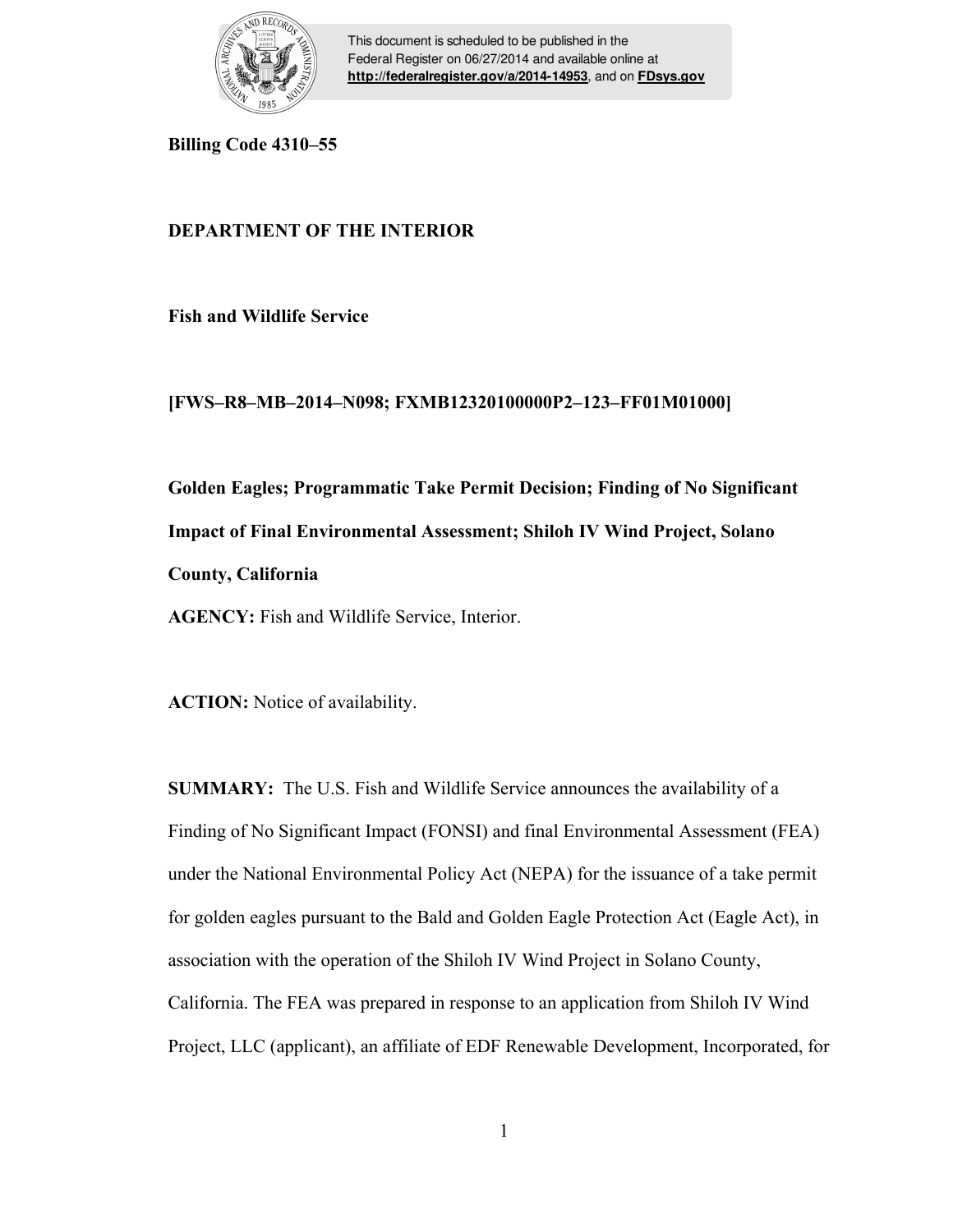a 5-year programmatic take permit for golden eagles under the Eagle Act. The applicant will implement a conservation program to avoid, minimize, and compensate for the project's impacts to eagles, as described in the applicant's Eagle Conservation Plan (ECP). We solicited comments on the draft Environmental Assessment (Draft EA) and have reviewed those comments in the course of preparing our findings for this project. Based on the FEA the Service concludes that a Finding of No Significant Impact (FONSI) is appropriate. Based on the FONSI and findings we prepared associated with the permit application, we intend to issue the permit after 30 days.

**ADDRESSES**: *Obtaining Documents*: You may download copies of the FONSI, FEA, our Response to Comments on the Draft EA, and the Final ECP for Shiloh IV Wind Project on the Internet at *http://www.fws.gov/cno/conservation/migratorybirds.html.* Alternatively, you may use one of the methods below to request a CD-ROM of the document.

- *Email: ShilohIV\_comments@fws.gov.*
- *U.S. Mail:* Heather Beeler, Migratory Bird Program, U.S. Fish and Wildlife Service, Pacific Southwest Regional Office, 2800 Cottage Way, W**–**2605, Sacramento, CA 95825.
- *Fax:* Heather Beeler, Migratory Bird Program; Fax: 916**–**414**–**6486, Attn: Shiloh IV FONSI.

#### **FOR FURTHER INFORMATION CONTACT:** Heather Beeler, Migratory Bird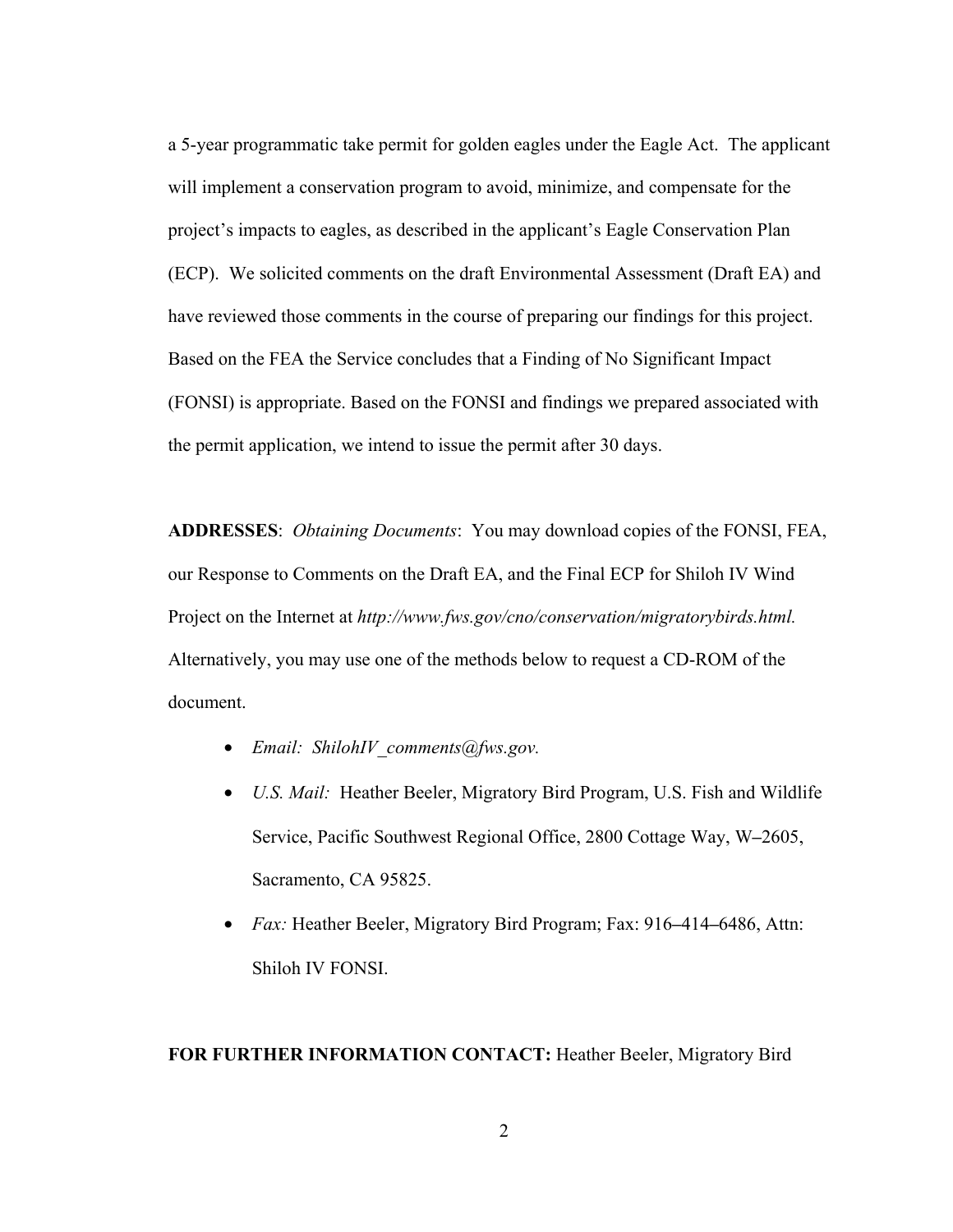Program, at the address shown above or at (916) 414**–**6651 (telephone).

#### **SUPPLEMENTARY INFORMATION**

### **Introduction**

The U.S. Fish and Wildlife Service evaluated an application under the Bald and Golden Eagle Protection Act (16 U.S.C. 668a**–**d; Eagle Act) for a programmatic golden eagle (*Aquila chrysaetos*) take permit from the Shiloh IV Wind Project LLC, (applicant) an affiliate of EDF Renewable Development, Incorporated, for a 5-year programmatic take permit for golden eagles. The Shiloh IV Wind Project is an operational wind facility in the Montezuma Hills Wind Resource Area (WRA) within Solano County, California. The application includes an Eagle Conservation Plan (ECP) as the foundation of the applicant's permit application, as well as a Bird and Bat Conservation Strategy (BBCS). The ECP and BBCS describe actions taken and proposed future actions to avoid, minimize, and mitigate adverse effects on eagles, birds, and bats.

 We prepared this FEA to evaluate the impacts of several alternatives associated with this permit application for compliance with our Eagle Act permitting regulations in the Code of Federal Regulations (CFR) at 50 CFR 22.26, as well as impacts of implementation of the supporting ECP, which is included as an appendix to the FEA.

### **Public Comments on the Draft EA**

We invited public comment on the Draft EA. In response, we received 32 comment letters: One from the U.S. Environmental Protection Agency, 3 from Native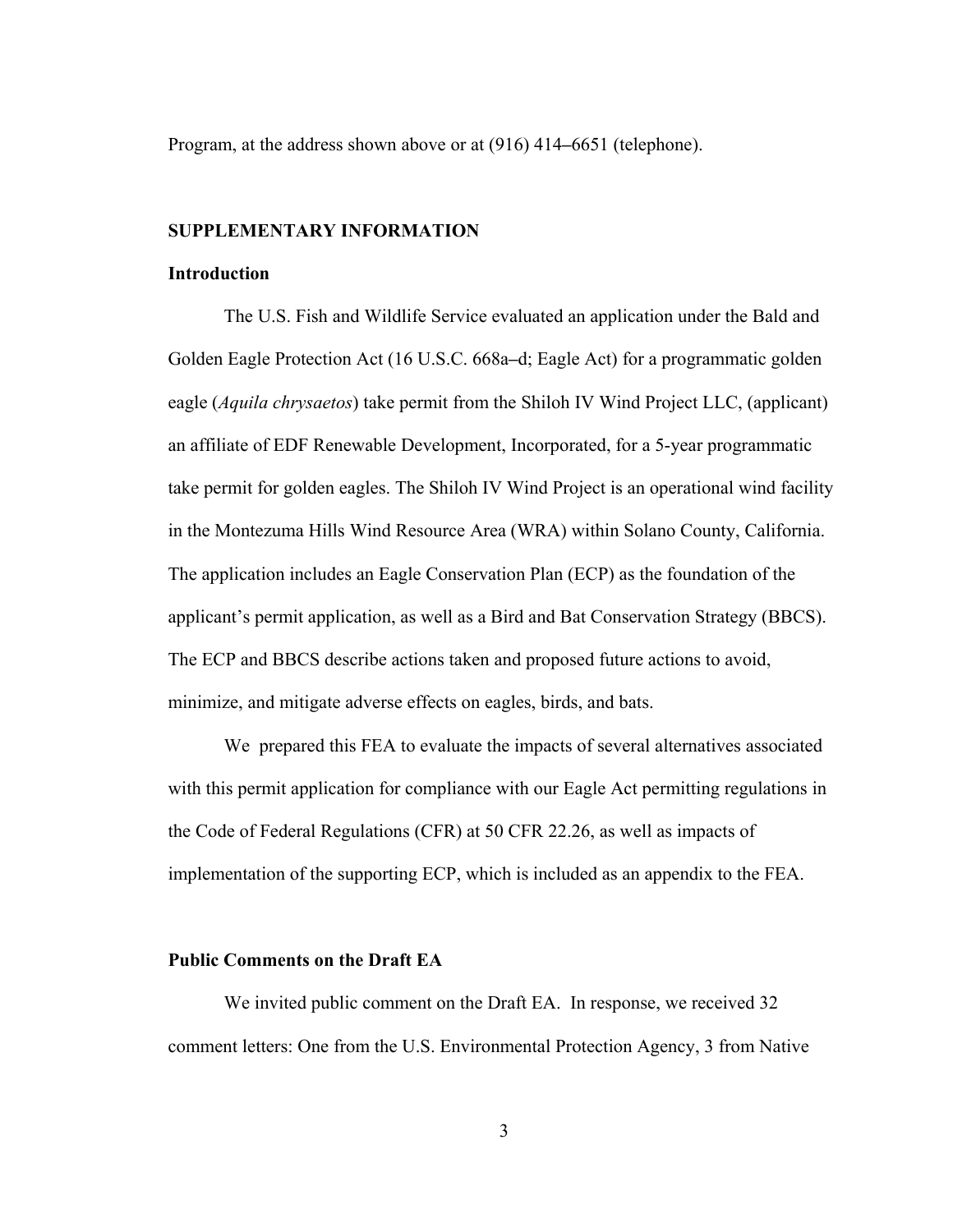American tribes, 6 from nongovernmental organizations (NGOs), and 22 from the general public. Three NGO comment letters combined comments from multiple organizations, the first letter representing two environmental groups, the second representing six environmental groups, and the third representing two industry associations. In total, the 32 comment letters contained approximately 125 individual comments. These comments generally fell under one of five main categories: (1) Effects (addressing a variety of issues including age of the birds killed, number of fatalities, local population effects, cumulative effects, other sources of fatalities, and overall population numbers), (2) advanced conservation practices (ACPs) (addressing the Technical Advisory Committee (TAC), seasonal shutdowns, transparency of the process and future ACPs, project design, and seasonal curtailment), (3) mitigation (addressing methods for calculating mitigation requirements, monitoring of retrofits, location of retrofits, biological value of retrofits, and additional alternative measures, such as using new technologies, capturing and relocating eagles, and promoting establishment of new eagle nests), (4) monitoring and reporting (addressing frequency and length of the monitoring program, the reporting system, study design, and the desire to have third-party verification), or (5) general comments about the permitting program (including comments opposing the issuance of an eagle take permit).

 Overall, the comments raised issues regarding the opportunities and challenges associated with issuing eagle take permits. We made minor changes to three topic areas of the FEA based on these comments. First, under the adaptive management process, we clarified that the TAC was intended to include only Service staff as overseers of the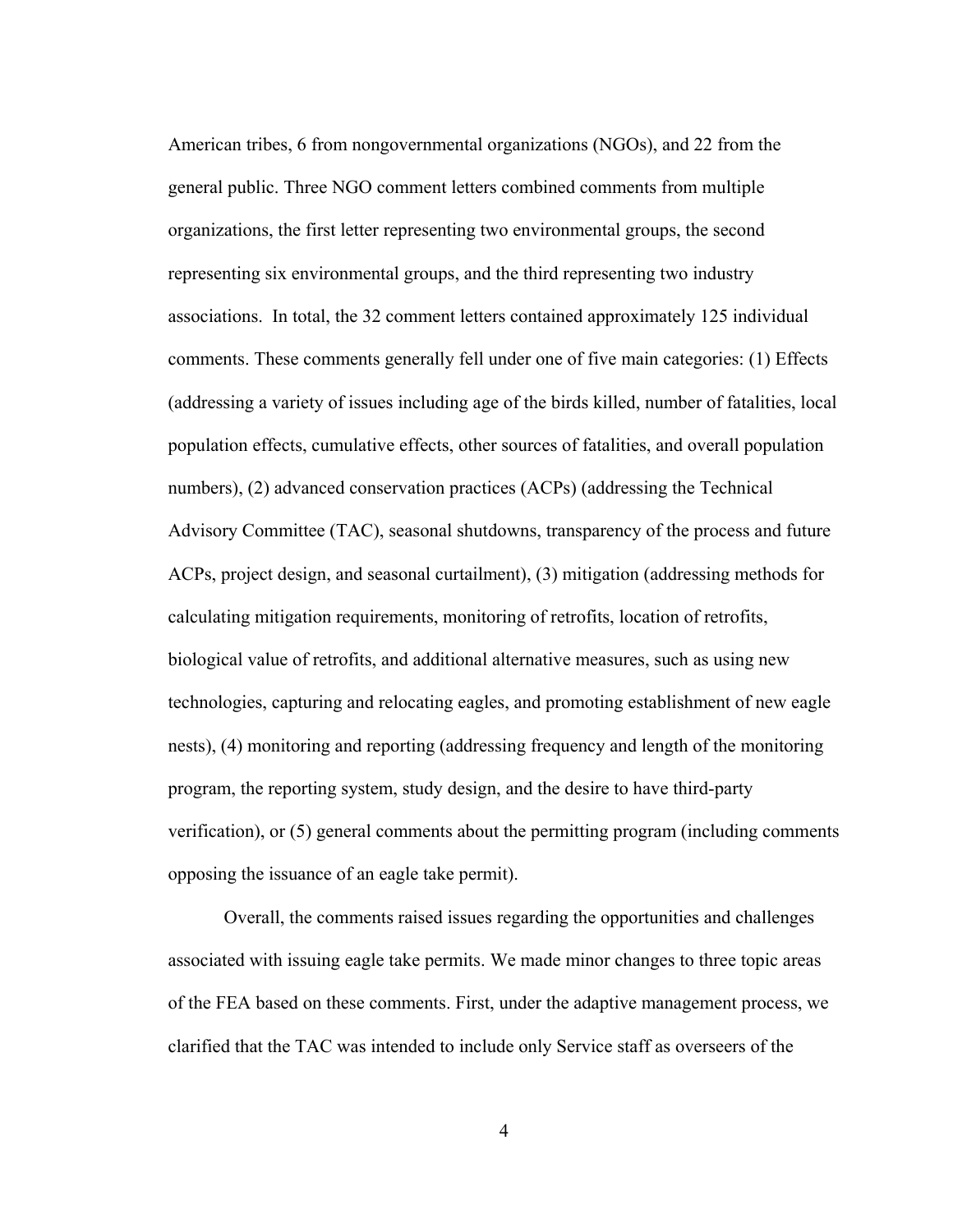permit. We added more detailed information on the compensation program (utility electric pole retrofitting) and the resource equivalency analysis process used to calculate compensation. We also expanded our discussion of climate change with respect to its potential effects to eagles. After considering the comments, and in light of the record, we determined that neither substantial revisions nor a new analysis are required for the FEA. Detailed responses to specific comments are included in the FONSI (Attachment 2).

### **Decision**

The Service has selected Alternative 3, issuance of a 5-year permit based on the applicant's ECP with additional mitigation and monitoring, and has determined that a Finding of No Significant Impact (FONSI) is appropriate for this action. Based on the FONSI and findings prepared associated with the permit application, we intend to issue a permit after 30 days.